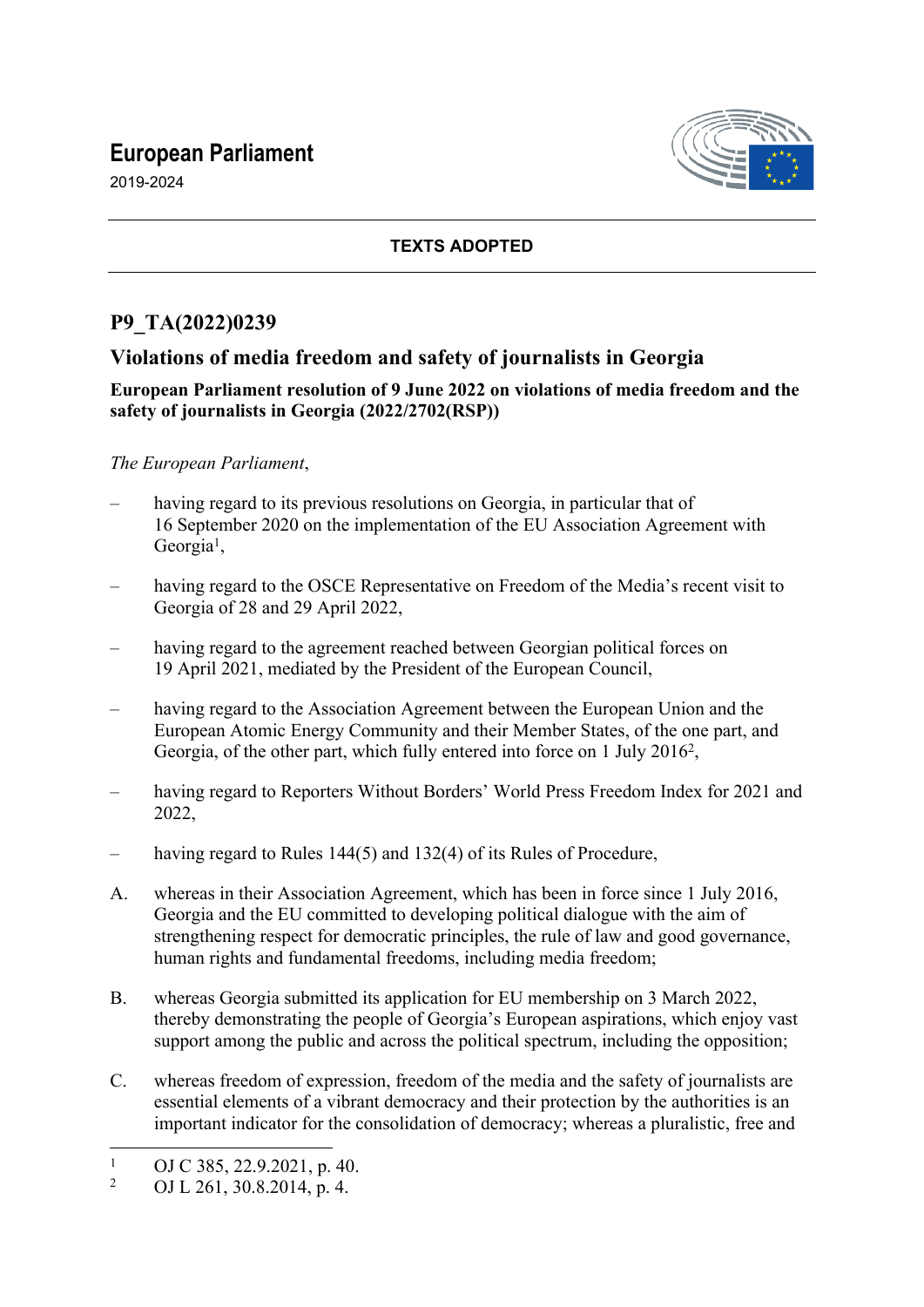independent media is a fundamental cornerstone of democracy and one of the main pillars in the fight against disinformation;

- D. whereas the 19 April Agreement, mediated by the President of the European Council, Charles Michel, underlined the need to address perceptions of politicised justice, inter alia, by adopting and implementing an ambitious reform of the judiciary to increase the independence, transparency and accountability of the judicial system;
- E. whereas on 5 July 2021 over 50 journalists, media representatives and peaceful demonstrators were violently attacked by mainly far-right activists when covering Tbilisi Pride's March for Dignity, which was ultimately forcibly cancelled; whereas Alexander Lashkarava, a cameramen for TV Pirveli, died soon after this assault due to the injuries he sustained;
- F. whereas the media environment of Georgia, after several years of improvement, has rapidly deteriorated over the past few years and an unprecedentedly high number of violent physical attacks against journalists have occurred in Georgia since the mass violence against the Tbilisi Pride march on 5 July 2021, leading to statements of concern by several international organisations in defence of media freedom and to the significant downgrading of Georgia in the World Press Freedom Index (from a score of 71.36 and a rank of 60 out of 180 in 2021 down to a score of 59.9 and a rank of 89 out of 180 in 2022);
- G. whereas the number of verbal assaults on journalists and the number of defamation lawsuits, including those launched by government officials and individuals associated with the ruling party, against critical media representatives and companies have been increasing; whereas as Transparency International Georgia has observed, the change of judicial practice puts the burden of proof on journalists, despite an unambiguous provision stating the contrary in Georgian law; whereas journalists, particularly those from media channels critical of the government, face difficulties in accessing information that should be publicly available;
- H. whereas there has been a lack of transparency and effectiveness in investigations, which has led to a widespread impression of impunity for those guilty of crimes against journalists;
- I. whereas on 4 April 2022, Tbilisi City Court sentenced six people to five years of imprisonment over the attack of two cameramen and a journalist during the violent attacks against the Tbilisi Pride march on 5 July 2022;
- J. whereas on 16 May 2022, Nika Gvaramia, director of the TV channel Mtavari, was sentenced to three-and-a-half years in prison under Article 220 of the Criminal Code on dubious charges of money laundering, bribery and document forgery related to his past activities as director of Rustavi 2 TV, a sentence that has been widely perceived in Georgia as an attempt to silence a voice critical of the current government; whereas this case was already negatively assessed by the Public Defender of Georgia in 2019;
- K. whereas selective investigations and prosecutions targeting those in opposition to the current government undermine public trust not only in judicial institutions, but also in the government itself, while the repetition of similar cases against media owners linked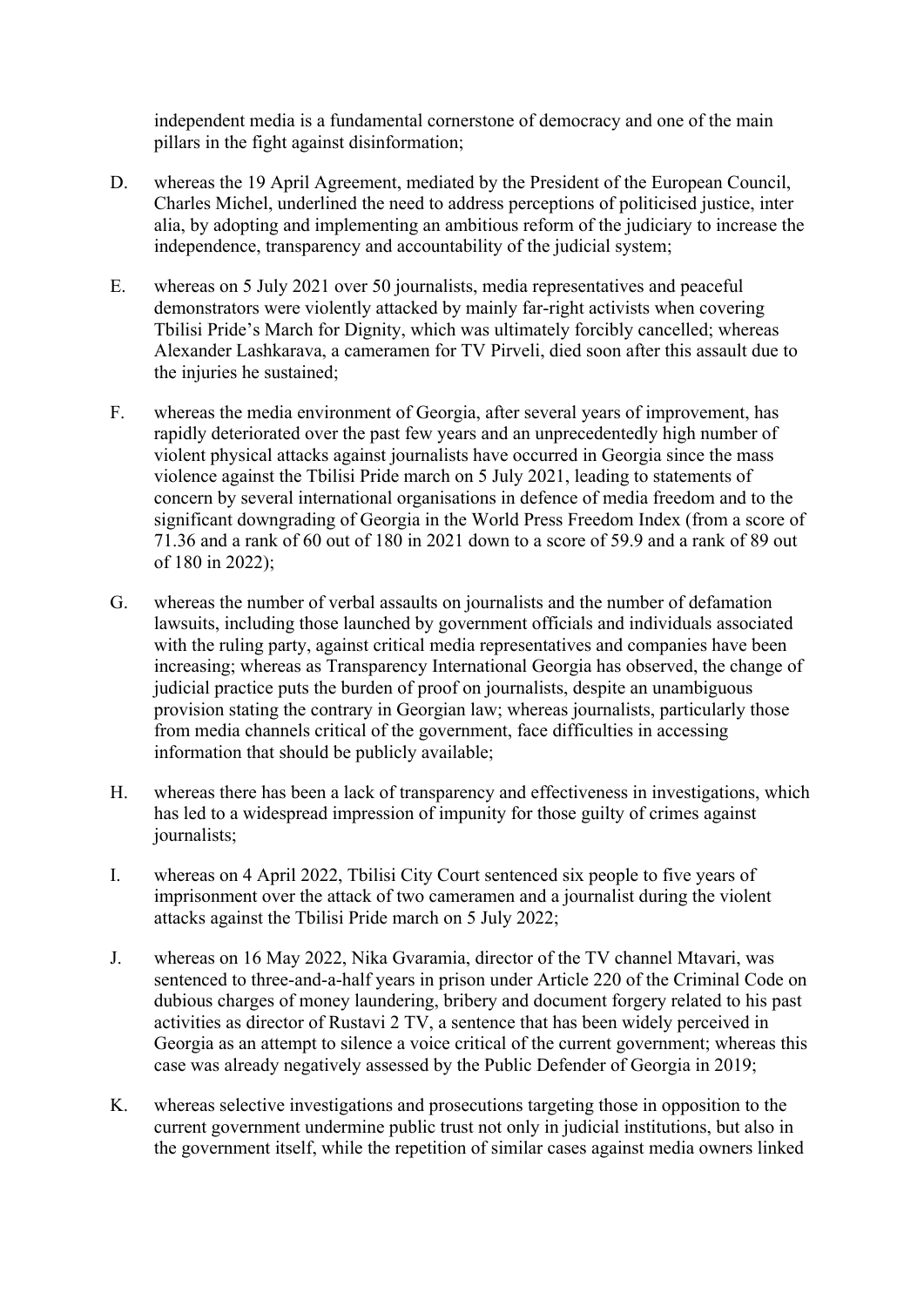to the opposition undermines the efforts aimed at increasing the independence of the judiciary;

- L. whereas former President Mikheil Saakashvili, whose health has been constantly deteriorating, has finally been relocated to a civilian hospital following opinions from independent doctors that his condition would not improve otherwise;
- M. whereas the reform of the law on electronic communications gives the Georgian National Communications Commission (GNCC) the right to appoint special managers at the telecommunications companies that enforce GNCC decisions;
- N. whereas court cases have been initiated against owners of other major critical media outlets, or their close family members, namely David Kezerashvili of Formula TV and Vakhtang Tsereteli, the founder of the independent station TV Pirveli; whereas in January 2022 Tbilisi City Court judged the founders of TBC Bank and the political party Lelo for Georgia, Mamuka Khazaradze and Badri Japaridze, as well as Avtandil Tsereteli, Vakhtang Tsereteli's father, to be guilty of fraud and sentenced them to seven years of imprisonment; whereas their sentence was however commuted, as the statute of limitations for fraud had expired;
- O. whereas Georgia has been experiencing a surge in Russian disinformation and anti-EU propaganda in recent years and especially since the Russian invasion of Ukraine, targeting women, the LGBTQI+ community, human rights activists and ethnic minorities, in particular;
- P. whereas many journalists have been confirmed to be among the members of Georgian society whose conversations had been recorded, as shown by the revelations about widespread illegal wiretapping in September 2021;
- Q. whereas investigations into the case of Azerbaijani journalist Afgan Mukhtarli, who was kidnapped in Georgia in May 2017 and illegally transported over the border with Azerbaijan to face trial in Baku, allegedly with collusion from Georgian security officials, have not yet led to any tangible results;
- 1. Expresses its concern over the significant deterioration of the media situation and the safety of journalists in Georgia in recent years, despite Georgia's solid legal framework for guaranteeing freedom of expression and freedom of the media;
- 2. Condemns the increasing number of cases of intimidation, threats and violence against and the persecution of journalists, including an increasing number of criminal investigations into media workers and owners; calls on the Georgian authorities to thoroughly investigate any case of violence and to prosecute those responsible for inciting and carrying out violent attacks against journalists and other media workers, which would thereby remedy the impression of impunity for such crimes; calls on Georgia to restrict the use of strategic lawsuits against public participation that target human rights defenders and media representatives, which serve to inhibit their critical and independent work;
- 3. Calls on Georgia to ensure media freedom, which should entail editorial independence, transparent media ownership and pluralistic, impartial and non-discriminatory coverage of political views in programming by private and, in particular, public broadcasters,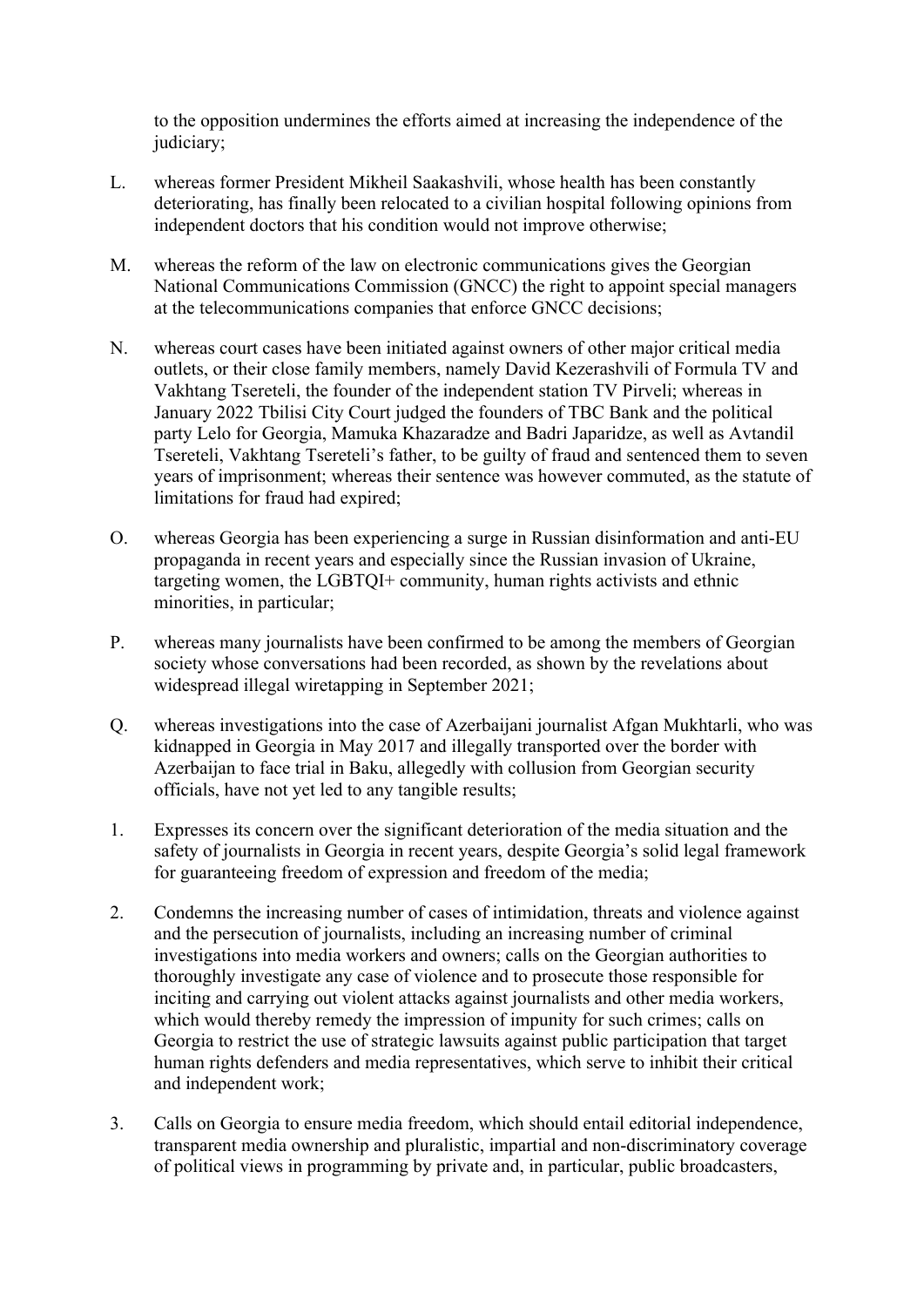especially during electoral campaigns; calls on Georgia to guarantee unhindered access to information that is supposed to be publicly available and to ensure the safety, protection and empowerment of journalists and other media professionals;

- 4. Condemns the sentencing of Nika Gvaramia, the director of the main pro-opposition TV channel Mtavari, on 16 May 2022, which has highlighted the persistent mistrust in Georgia's judiciary system; endorses the call by Reporters Without Borders for a review of Nika Gvaramia's conviction; emphasises, once more, the urgent need for the government to genuinely advance reform of the judiciary through a broad and inclusive cross-party process with the aim of increasing the independence and impartiality of the judiciary, in line with commitments taken as an associated partner of the EU;
- 5. Calls on all the representatives of the Georgian Government to refrain from using aggressive rhetoric and discriminatory treatment towards media representatives in Georgia and to advocate for a tolerant approach that is respectful of human rights in their public statements;
- 6. Strongly denounces the persistent lack of diligent investigations or prosecutions of those responsible for the violence against journalists and peaceful demonstrators at the Tbilisi Pride march on 5 July 2021; insists that impunity for the perpetrators of such acts cannot be tolerated under any circumstances, as they are in breach of Georgia's national legislation and international and European commitments alike, and calls for effective investigations into the incidents of 5 July 2021; condemns the continued discrimination against LGBTQI+ persons; urges the Georgian authorities to fully implement human rights and anti-discrimination legislation in practice;
- 7. Calls on the Georgian authorities to conduct effective investigations into the wiretapping scandal and to put in place proper mechanisms for democratic oversight of surveillance and data collection by state institutions;
- 8. Emphasises the need to guarantee a safe and conducive working environment for journalists, media workers and media outlets, both in legislation and in practice, including for those journalists seeking refuge from Russia, Belarus and other authoritarian regimes; encourages Georgia, therefore, to make use of international cooperation to improve the media environment and relevant legislation in line with best international practices;
- 9. Commends Nino Lomjaria, the Public Defender of Georgia, for her actions in safeguarding freedom of the media, despite regular attacks by the government;
- 10. Acknowledges the diverse and pluralistic media landscape in Georgia, but regrets the extremely tense relationship between the ruling party and critical media outlets, as well as between the opposition parties and pro-government media; deeply deplores the polarisation of the media landscape, which reflects the increasing and damaging polarisation of the political landscape;
- 11. Reiterates its call on the Georgian authorities to refrain from interfering in media freedom or pursuing politically motivated judicial cases against media owners or representatives;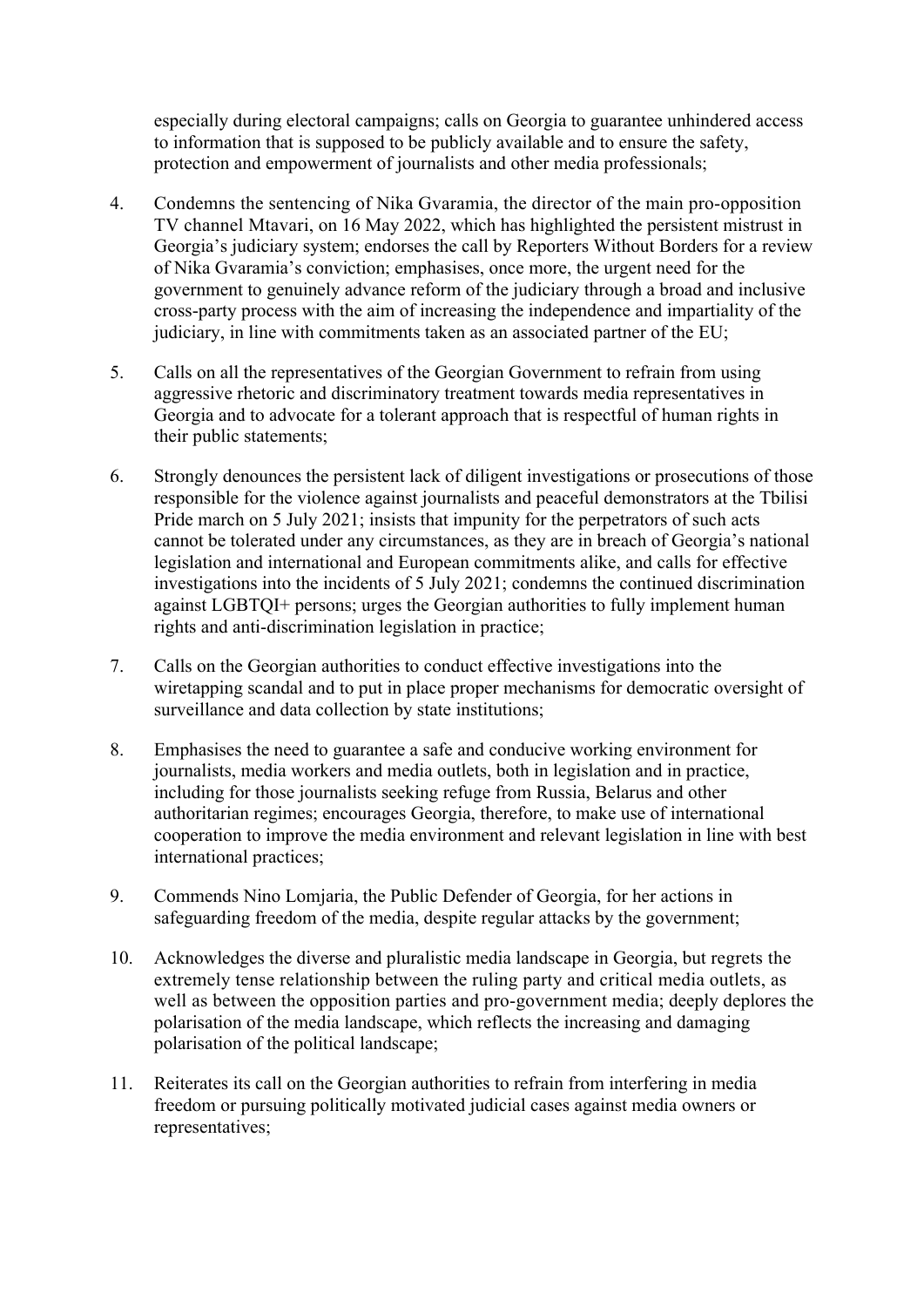- 12. Calls on the Georgian authorities to release former president Mikhail Saakashvili from prison on humanitarian grounds in order to allow him to undergo proper medical treatment abroad;
- 13. Expresses its concern over the steady rise in Russian disinformation and information manipulation in Georgia, in the context of the Russian invasion of Ukraine, and urges the Georgian Government to develop media literacy education programmes for its citizens, to support civil society in the creation of fact-checking mechanisms, and to take active steps to prevent disinformation campaigns by foreign or domestic actors against the country, vulnerable groups or persons, such as those living in ethnic minority communities or conflict-affected areas, and political parties;
- 14. Urges all Georgian political actors to refrain from exploiting Russian disinformation attempts to target their respective political opponents, as this only contributes to the further spread of disinformation and endangers social cohesion and democracy;
- 15. Encourages Georgia to make the best possible use of all the instruments and initiatives dedicated to strengthening resilience under the Eastern Partnership and calls on the Commission and the EU Member States to provide political, technical and financial support to independent media and civil society in Georgia;
- 16. Expresses its concern over the destructive role played by the sole oligarch, Bidzina Ivanishvili, in Georgia's politics and economy, and the level of control he exerts over the government and its decisions, including those on the politically motivated persecution of journalists and political opponents; is deeply worried by Ivanishvili's exposed personal and business links to the Kremlin, which determine the position of the current Government of Georgia towards sanctions on Russia; calls on the Council and democratic partners to consider imposing personal sanctions on Ivanishvili for his role in the deterioration of the political process in Georgia;
- 17. Welcomes Georgia's participation in the 2021-2027 Creative Europe programme; calls on the Commission and the Member States to support actions that monitor and assess risks to media pluralism and freedom, defend journalists under threat and facilitate the transformation and competitiveness of the news media sector in Georgia;
- 18. Calls on the Georgian authorities to resolutely uphold the highest standards of democracy, the rule of law, judicial independence, fair trials and fundamental freedoms, including in the area of media freedom, and thereby unambiguously demonstrate their political determination to actualise the ambitious European aspirations of the people of Georgia, as witnessed by the country's application for EU membership of 3 March 2022; expresses its belief that the legitimate aspirations of the people of Georgia deserve to be fulfilled and therefore calls for the EU institutions to work towards granting EU candidate status to Georgia, in line with Article 49 of the Treaty on European Union, on the basis of merit and on the condition that the Georgian authorities fulfil all criteria;
- 19. Instructs its President to forward this resolution to the Vice-President of the Commission / High Representative of the Union for Foreign Affairs and Security Policy, the Council, the Commission, the governments and parliaments of the Member